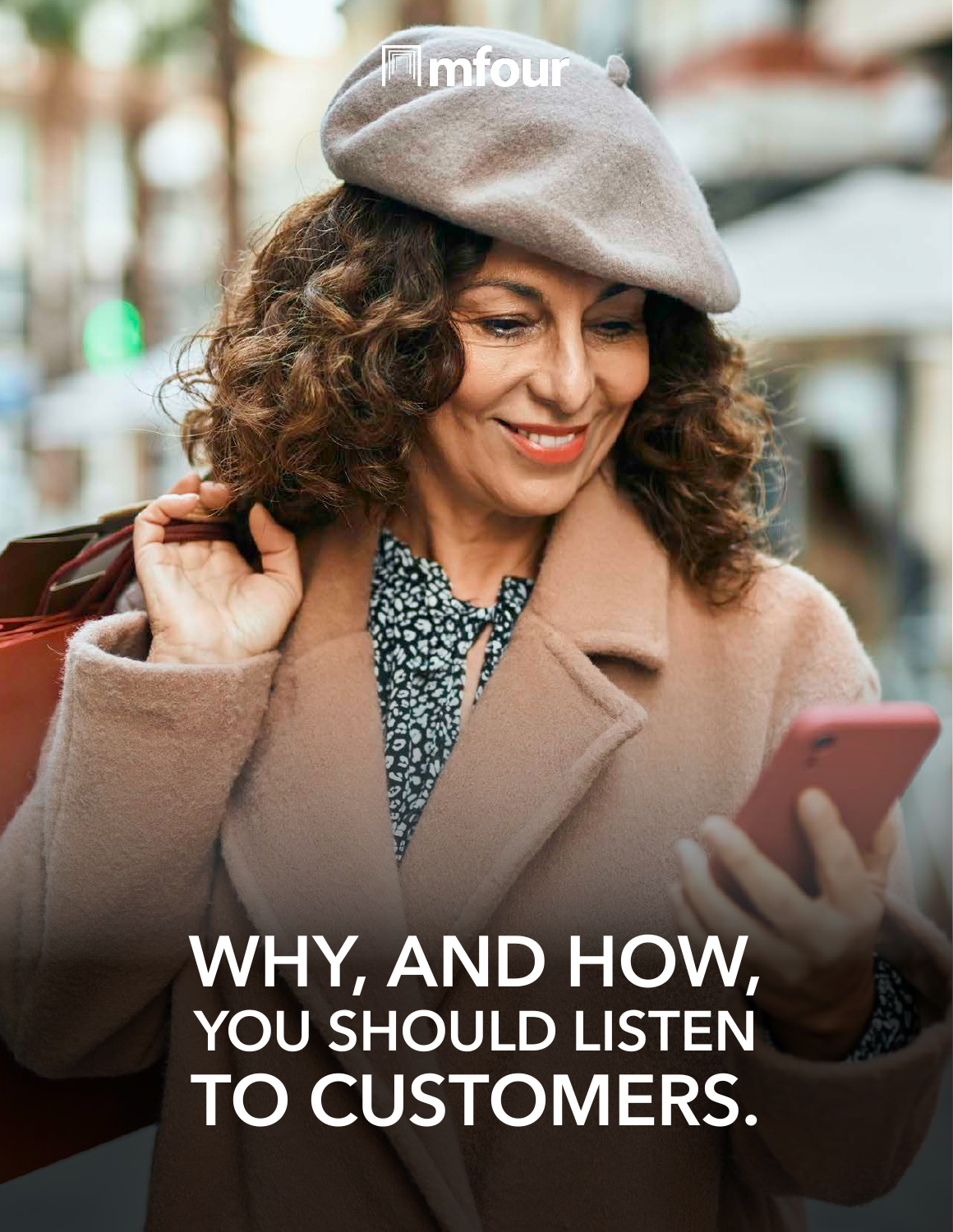## **Why, and how, you should listen to customers.**

### **If you're not — another brand will.**

Let me explain.

Customer experience (CX) has quickly become the #1 priority for businesses – it beats out pricing *and* product.

In fact, companies that earn \$1 billion annually can earn an additional \$700 million within 3 years of investing in customer experience.<sup>1</sup>

Wondering where the growth comes from?

The customer.

Long gone are the days where product quality was the key to winning customers. Now, a great customer experience is. It's also how you'll get 86% to pay you more.<sup>2</sup>



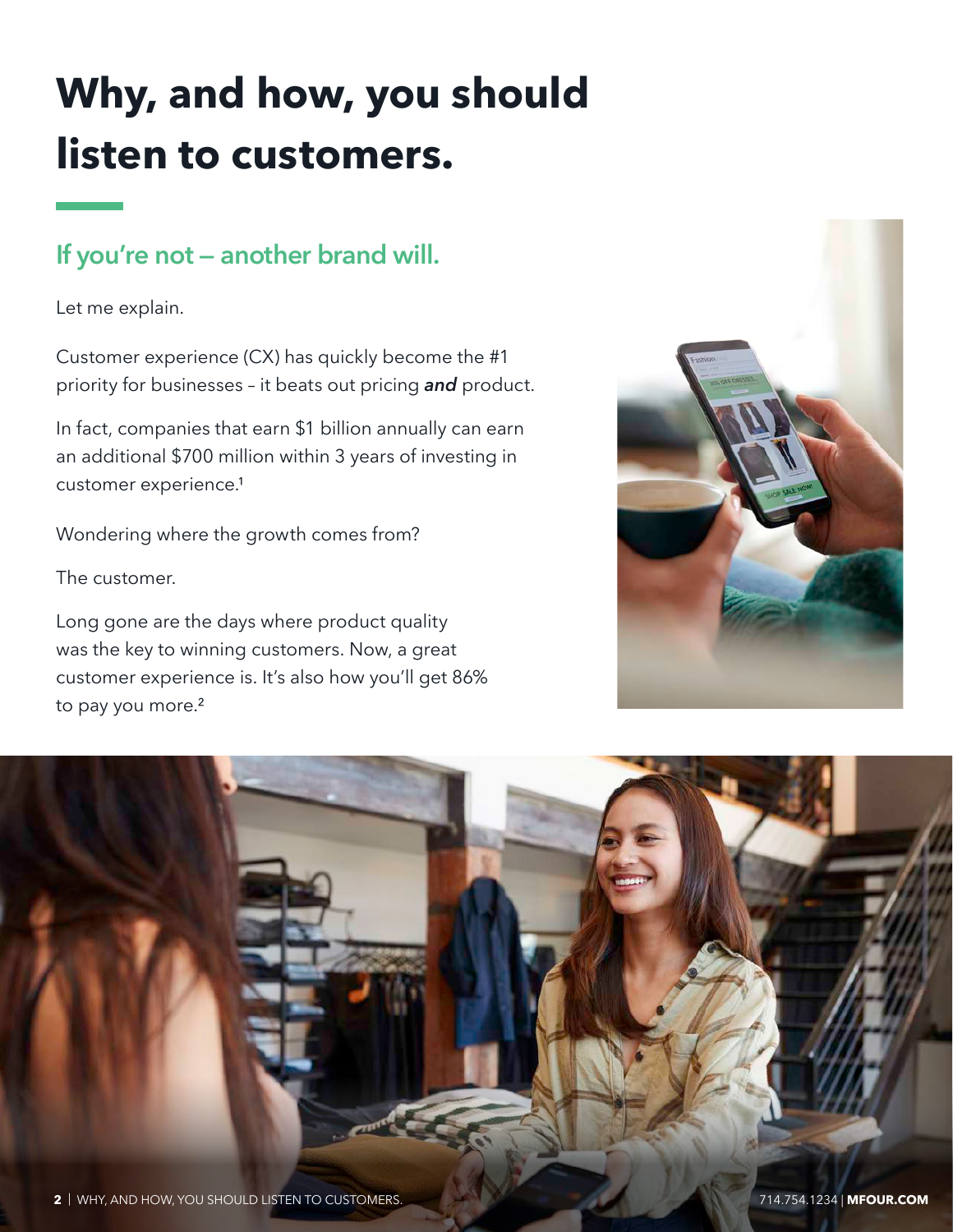## **Here's why to listen ... and exactly how to do it.**

#### **First up, why.**

This one's easy. It reduces your churn, improves loyalty and increases retention.

To put it into perspective, 1 in 3 customers leave a brand they love after one negative experience. And, 92% will leave after two or three negative experiences.<sup>1</sup>

Yikes.

Avoid that. Find out what your buyers want and need.

Then give them an excellent customer experience on all channels. That's the key to keeping customers happy and reducing churn. It sets you apart — only 44% of companies increase CX investment.<sup>1</sup>

So where should you focus?

Here are 3 ways to get the best data, so you can craft a perfect customer experience.

- 1. Engage.
- 2. Analyze.
- 3. Invest.

We'll start with engagement.

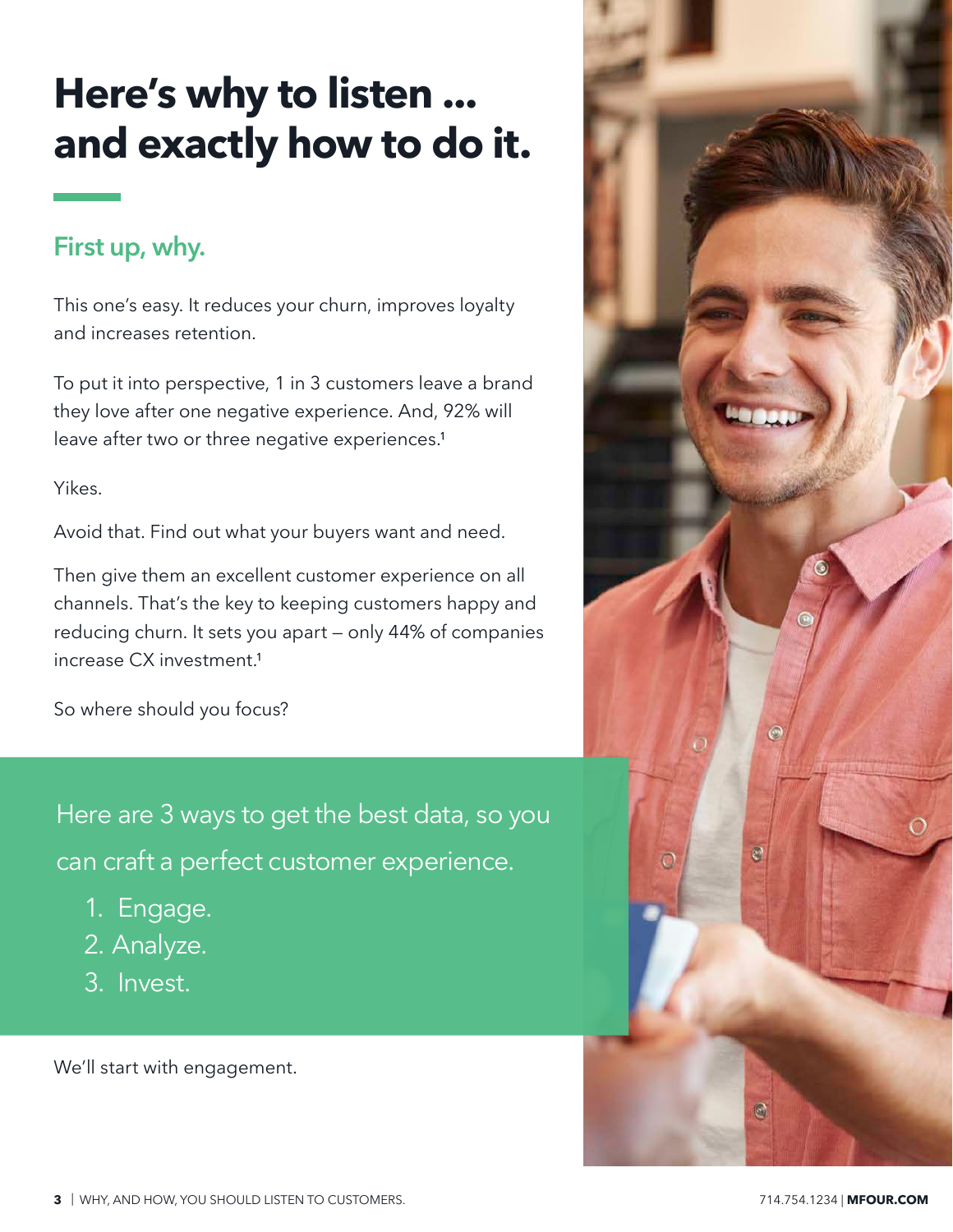## **Step 1: Engage with customers on their preferred channels.**

Listen to your audience.<br>
The key to a great customer experience is<br>
customers feel comfortable. Find out wha<br>
Do they go in-store or shop online? In 202<br>
consistent across all channels.<br>
Then, consider your target market. The key to a great customer experience is making customers feel comfortable. Find out what they like. Do they go in-store or shop online? In 2022, life will get more omnichannel.<sup>1</sup> So your CX initiatives have to be consistent across all channels.

Then, consider your target market.

Are you a niche for Gen Z, Millennials, Gen X?

Okay, now lean into their preferred channels. To avoid playing a guessing game, you can analyze how and where your targets shop. Then survey them for [Omni-](https://mfour.com/atlas/)[Traffic™ consumer intelligence](https://mfour.com/atlas/).

More on analysis next.

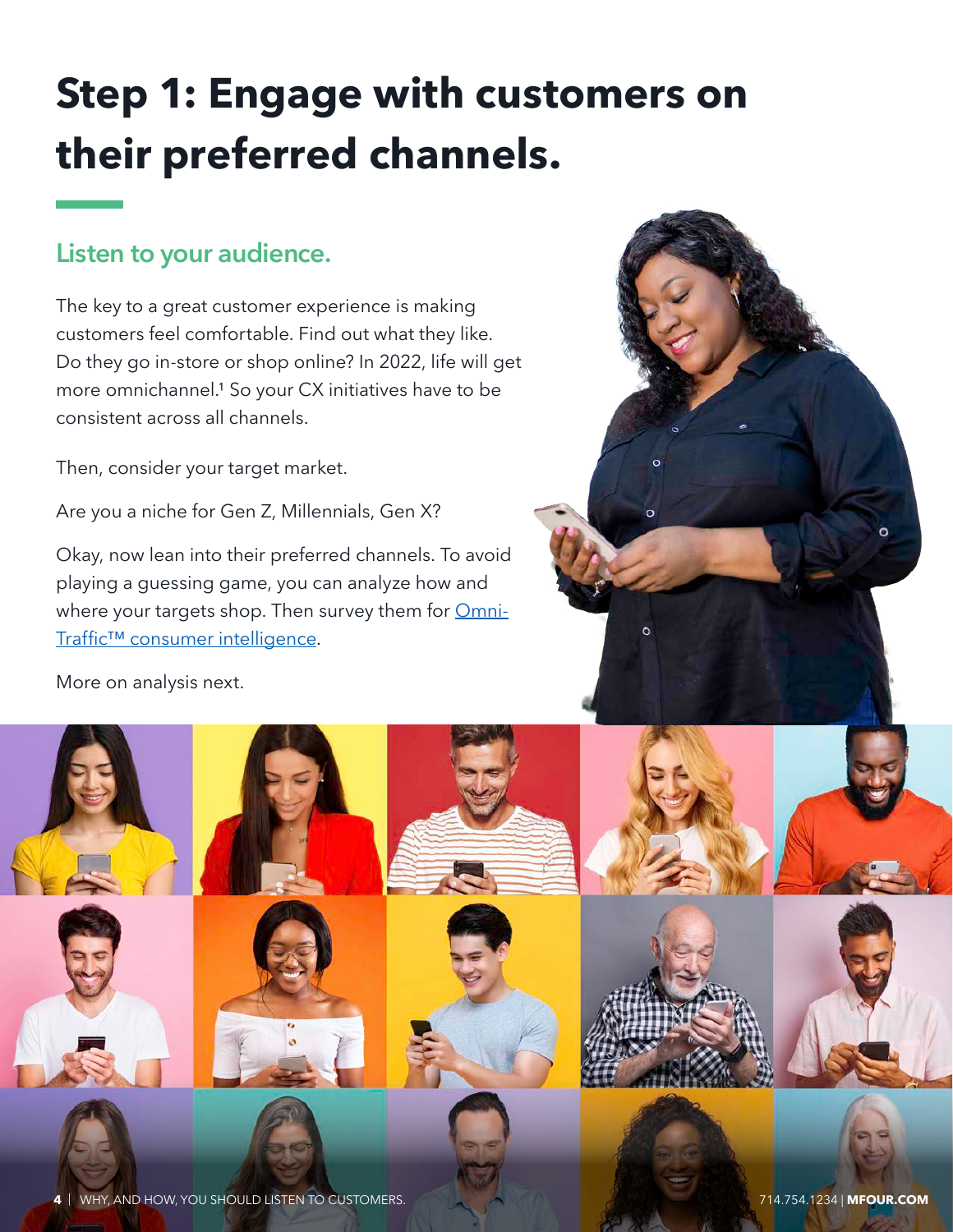## **Step 2: Analyze what makes customers leave your store or site.**

#### **Here's a stat.**

Only 1 in 26 unhappy customers complain.<sup>1</sup>

The rest ... say nothing. That's scary. It means you never have a chance to fix what went wrong. Don't be the brand that mistakes no negative feedback for a sign of high satisfaction. It may be a façade.

I know what you're thinking…

"How do I know if they're unhappy?"

You ask.

Look at their history. See the apps they go to, websites they hit, and stores they visit. Then, based on their actions, ask — "how does our brand stand up to the competition?"

Get feedback straight from your actual buyers.

Then, adjust your strategy as you need to create an amazing customer experience. Hear it all. The good, the bad and the ugly.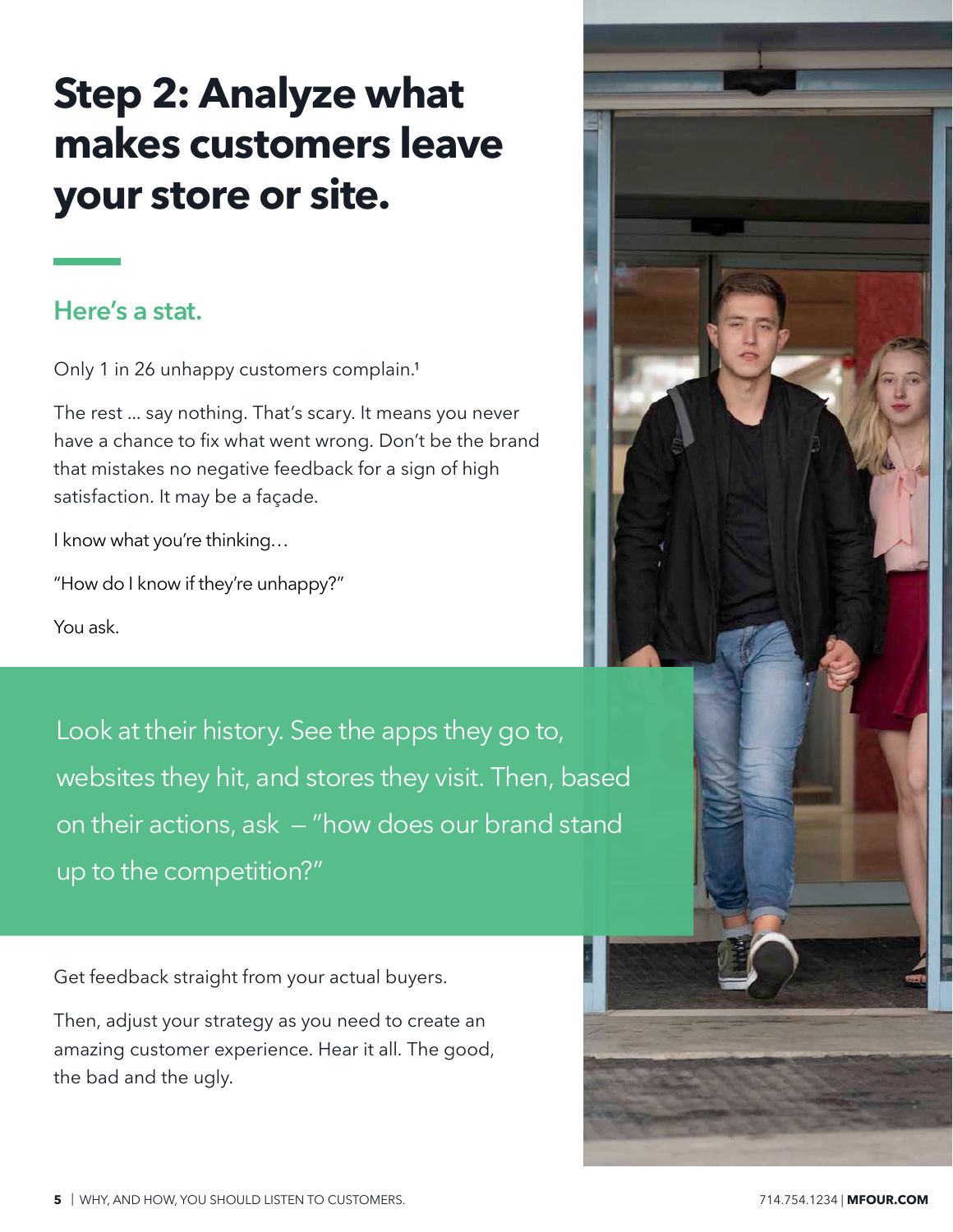## **Step 3: Invest in real-time research, then trend it over time.**

No, a buyer's trend, silly. Use the data you're collecting and trend it over time.

Pair data together. Start by collecting consumer attitudes, brand preferences, media habits, demographics and lifestyles characteristics.<sup>3</sup> Then put it on a single platform.

It's waiting for you[, here.](https://mfour.com/atlas/)

Start a trend.<br>
No, a buyer's trend, silly. Use the data you<br>
and trend it over time.<br>
Pair data together. Start by collecting con<br>
brand preferences, media habits, demogrifiestyles characteristics.<sup>3</sup> Then put it on a<br>
It Atlas Views™ is the first omnichannel consumer insights platform. You can use it to analyze app, web + location journeys from your target audience. Then, like we talked about, you can survey those consumers to learn why they took actions.

You've got this.